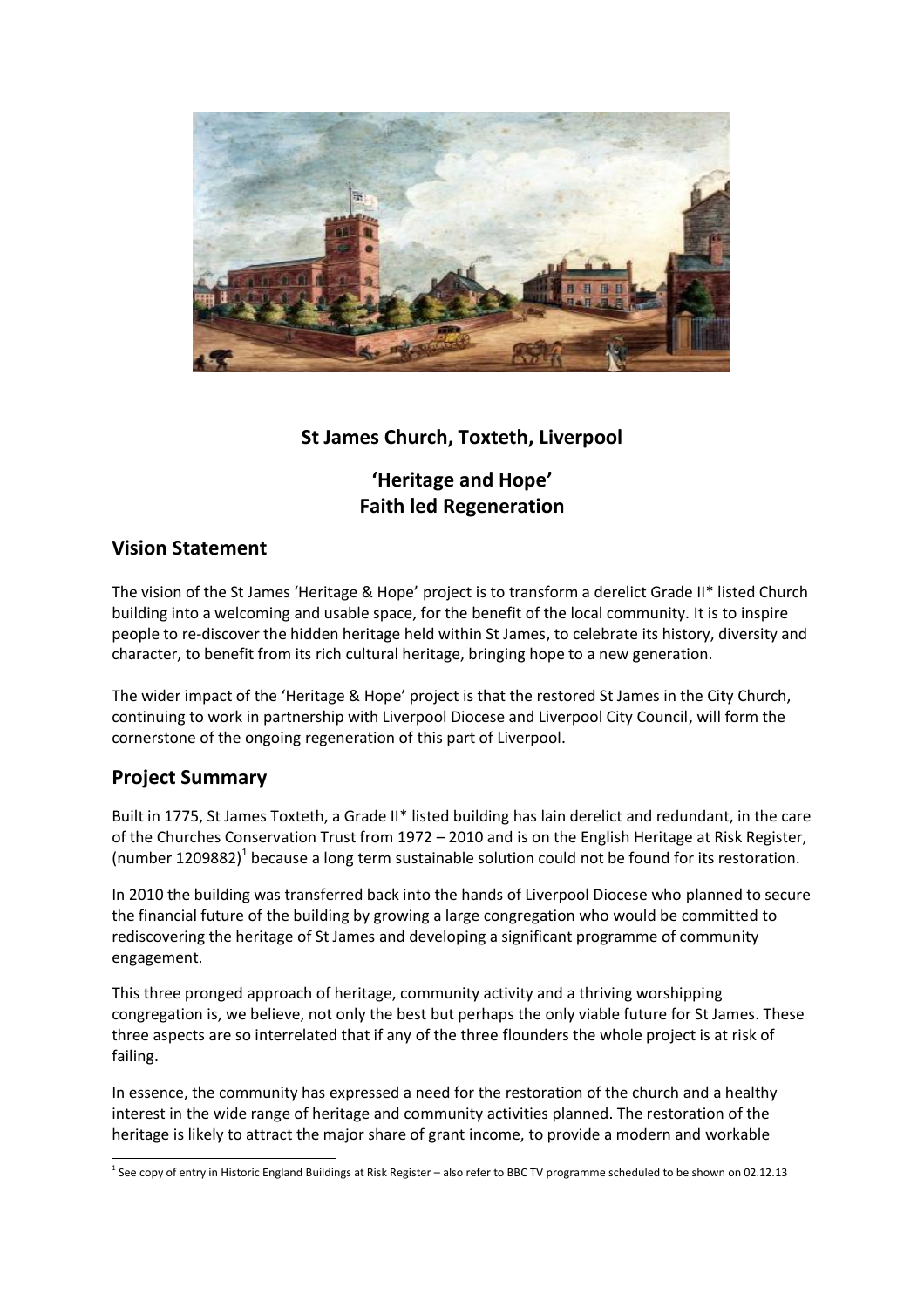space for the project, with the growing worshipping community providing the volunteers and the long term revenue to ensure its future sustainability.

To date, the team have been successful in rediscovering the rich heritage of St James which has been lost in time, dispersed for safe keeping, or even stolen during its redundant phase. The significant heritage elements of this project are listed below.

- 1. Our appreciation of the heritage on offer within St James has been informed by research and documentation by local historians. The information gathered provides valuable insights which help to bring the story of St James to life for visitors of all ages and abilities.
- 2. The artefacts, dispersed when the church was closed in 1972 include a Royal Coat of Arms and the Churchwarden's Wand Rest (affectionately known as the Lord Mayor's Sword Rest) both of which are currently being stored in NML, in need of specialist restoration. We would like to seek out and retrieve a Memorial Reading Desk & Chair given in memory of a local man and two children who perished in the sinking of the Titanic, the St James WW1 War Memorial & War Memorial Reredos, other Reredos Panels, the Holy Trinity WW1 War Memorial housed in St James, the Churchwarden's Wands and the Bishop's Chair, all of which went missing whilst the Church was closed. Church Silver, the Altar table, a Plaque in memory of Rifleman H P Clarke who fell in 1915, given by his fellow shipwrights from Cammell Laird Shipyard and a Plaque about an Altar cloth given in memory of the daughters of Rev W. J. C. Cole, have all been retrieved.
- 3. We have begun to re-discover the history of the area in which St James sits. In 1775, when the Church was built, the area was a thriving new town named Harrington, outside Liverpool, a much sought after residential area. The land was given by the Earl of Sefton and the building funded by 26 property speculators, who also had an interest in the proposed property development for the new town, which subsequently failed. Now the area surrounding St James is known as Toxteth, currently one of the poorest area in the United Kingdom, with a much troubled and well documented past.
- 4. Research has revealed the wider interests of those who contributed money for the building of the church, some of whom had links with the trans-Atlantic slave trade. Their stories can be found on memorials around the church and further explored through records.
- 5. We have grown to appreciate the architecture of the building and the innovative engineering involved in the provision of Cast Iron Columns to support the galleries. The Churches Conservation Trust favoured the proposals from the Diocese not to develop the inside of the building, but to keep the clear, simple design intact. This also found favour with Historic England and has proved to be of interest to architecture and engineering students from the both Liverpool and John Moores Universities who have already visited to assess the building and suggest ways in which it can be restored. We have been in touch with RIBA to explore including St James in their Architecture Heritage trails and have been advised that RIBA Guides will be interested to visit with a view to bringing others in the future. We are also in the process of contacting other NW Universities, to offer them opportunities for groups to visit.
- 6. We continue to explore links with the families of the estimated 9,000 people buried in the graveyard. The records of burials are intact, as are the headstone inscriptions. The headstones were laid flat in 1901 when the graveyard was laid out with paths, flower borders and grass as a formal garden. We receive requests about specific people and both Paul Young and Amanda Taylor have helped their relatives to access information. In November 2013, when the BBC were filming at St James for a programme on English